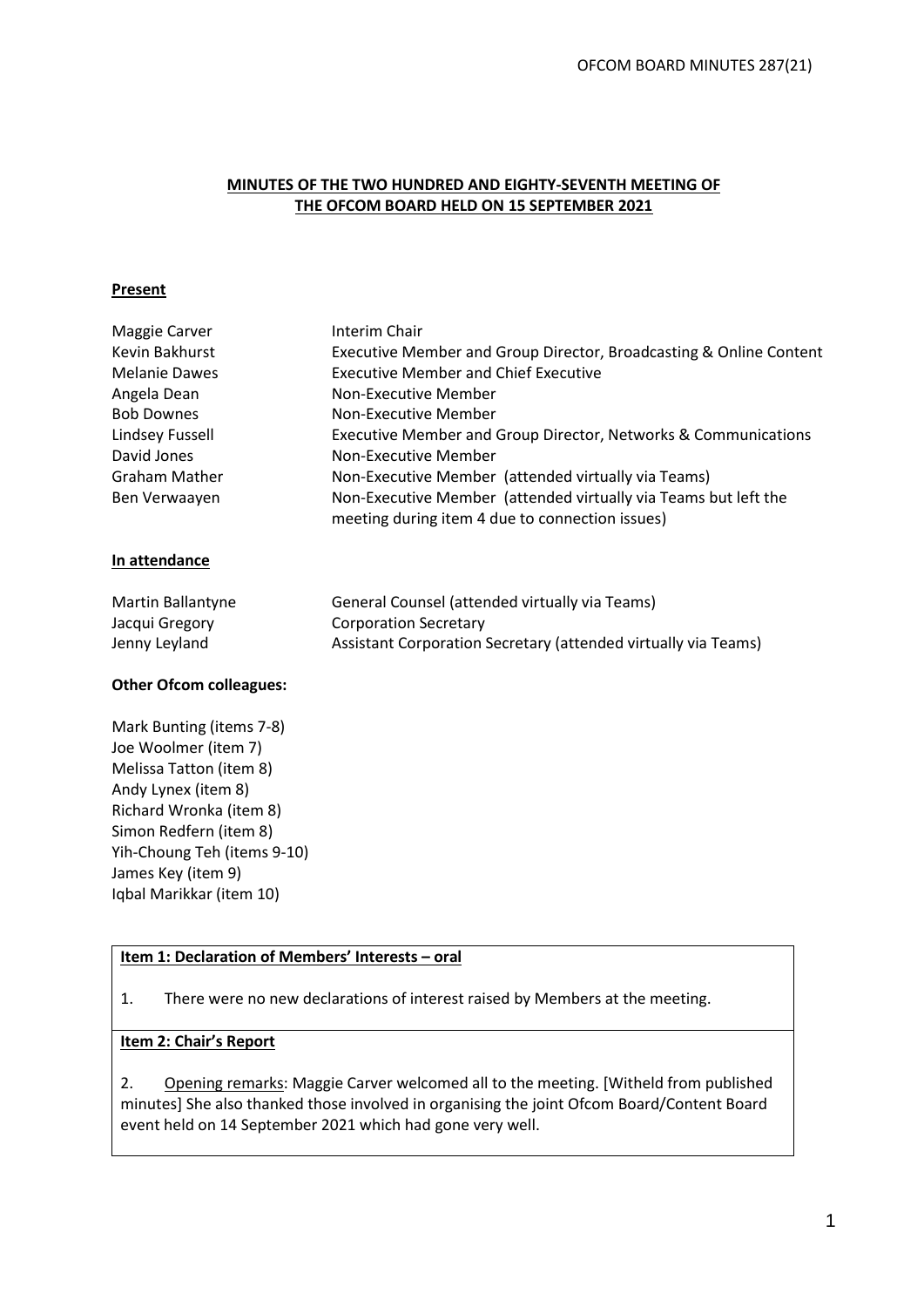3. Channel 4 Corporation (C4C) Non-Executive Director (NED) Appointments: Maggie Carver updated the Board on the current recruitment process, with the interviews now having been held. A paper setting out the recommendations for appointments to be put to the Secretary of State for DCMS would be circulated to the Board between meetings for approval by written resolution. The recruitment process was about to start for the C4C Chair role, as Charles Gurassa' s current term would expire on 27 January 2022. As discussed during the Board call held on 1 September 2021 (minute no. 5 refers), the current tenures of two other C4C NEDs were due to expire at the end of December 2021. DCMS had asked for an indication of Ofcom's intentions regarding those two roles and also any interim arrangements if the new Chair was not in post by the end of January 2022. Maggie Carver suggested the way forward and the Board **AGREED:**

- that they were supportive of the reappointments of Tom Hooper and Althea Efunshile. The Board's formal approval of these two reappointments would be sought in the paper to be approved by written resolution; and
- that, on the basis that Ofcom hoped to be launching the C4C Board Chair recruitment very soon, any interim Chair, if needed would only be for a short period, in which case Ofcom was minded to propose the Deputy Chair for the Interim Chair role. If, however, it appeared likely that an Interim Chair would be needed for a longer period, then the Ofcom Board would like the flexibility to review this position at that point.

4. Non-Executive Ofcom Board Appointments: Jacqui Gregory provided an update on the DCMS recruitment process for the Ofcom Chair and the other current NED vacancy on the Ofcom Board. DCMS were engaging with the Northern Ireland Executive regarding the legislative changes which were needed to incorporate the Northern Irish role into the Ofcom Act 2002 before the recruitment process for the Board Member for Northern Ireland could commence. Scottish Ministers, having approved the extension of Bob Downes' term as Member for Scotland, were consulting the Secretary of State for DCMS on the recommendation.

**Item 3: Minutes of the meeting held on 21 July 2021 and Matters Arising – Board Minutes 286(21), Note of a Board Call held on 1 September 2021, and Note of Action Points**

5. The minutes of the Ofcom Board meeting held on 21 July 2021 and the note of the Board call held on 1 September 2021 were **APPROVED** for signature by the Chair as an accurate record.

6. A summary of progress against action points had been circulated. Status updates against each of the actions as set out in the summary were duly **NOTED**. The Board **NOTED** that the lease for the interim Manchester Hub had been signed on the terms previously advised to the Board.

## **Item 4: Chief Executive's Report – Board Paper 78(21)**

7. Melanie Dawes presented her report and provided an update on recent developments, including the following issues.

8. Corporate Issues: Melanie Dawes reported on a gradual return of colleagues to office working. The hybrid working trial was due to commence on 11 October 2021. Upgrades to the technology in the offices were being undertaken ahead of that trial commencing. Melanie Dawes referred to her recent face-to-face meetings with the apprentices and with the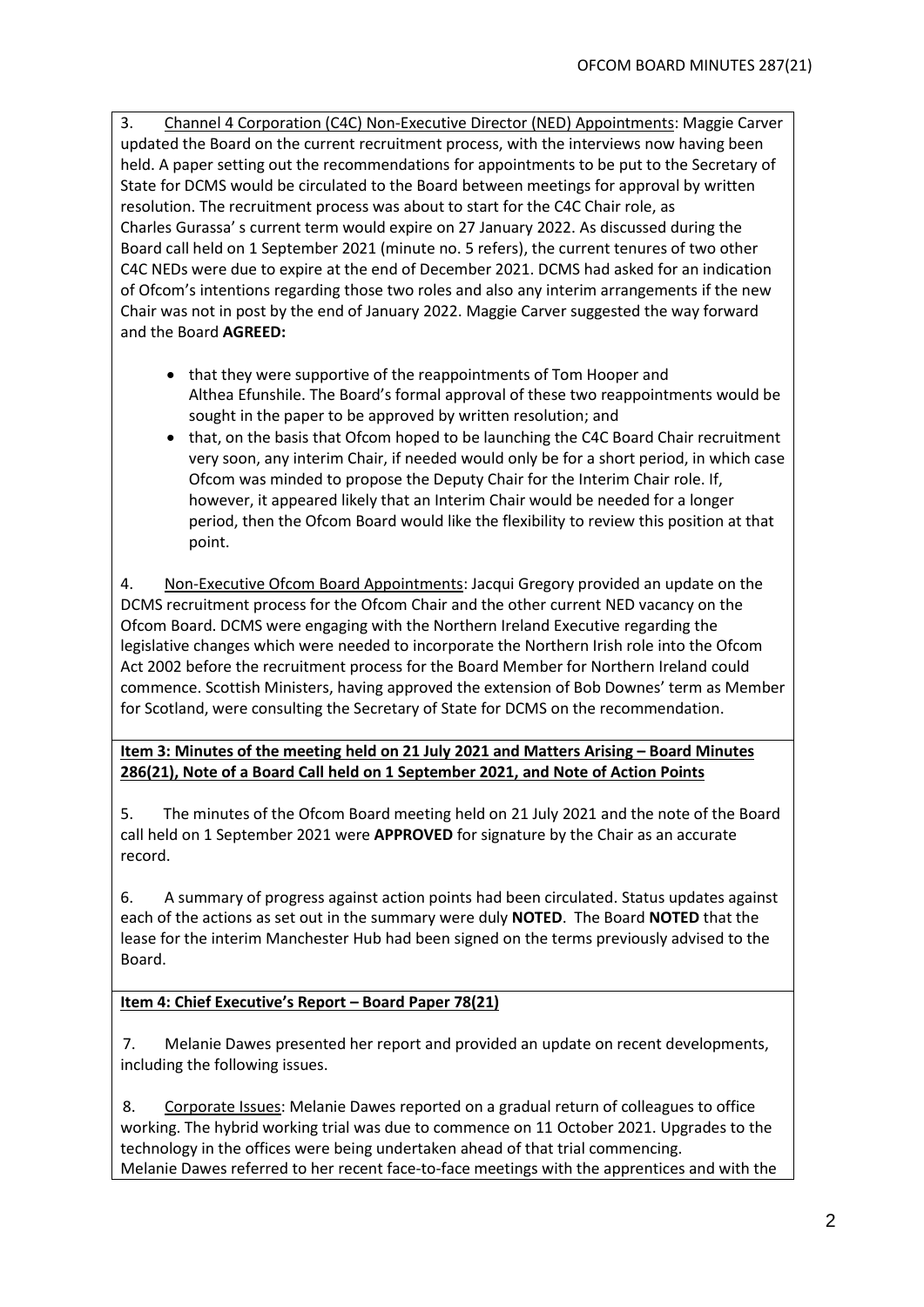graduates respectively and her first face-to-face meeting with the Senior Leadership Team which was scheduled to take place on 12 October 2021. Three events had been arranged for the 100 plus new joiners who had started working at Ofcom after the COVID-19 pandemic restrictions were introduced.

9. Ofcom had made its submission to DCMS regarding the Government spending review. Currently the Treasury was challenging DCMS on the proposed figures for funding the work on online safety, and particularly about whether spending could be delayed given the repeated delays to the parliamentary timescale.

10. Melanie Dawes updated the Board on the forthcoming departure of a member of the Senior Management Team which would be announced in the coming days, and also the appointment of the Chief Executive of the Digital Regulation Cooperation Forum.

11. Stonewall: Following completion of the annual review of Ofcom's contract with Stonewall, the decision had been announced at the end of August 2021 that Ofcom would continue to participate in the Workplace Equality Index but had withdrawn from the Champions Scheme. Melanie Dawes and Kevin Bakhurst provided an oral update on the reasoning behind the position taken and reiterated Ofcom's commitment to continuing to support LGBTQ+ colleagues.

12. Consumers: The forthcoming switch-off of the public service telephone network (PSTN) had featured in the media over the summer. This was primarily an issue for the communications providers. Ofcom was engaging with the industry, with a focus on ensuring that vulnerable customers were supported and protected. In response to a question from the Board, Lindsey Fussell reported that there were plans to undertake research into the consumer experience of engaging with new technology, and also into the experience of PSTN migration.

13. Broadcasting: Melanie Dawes referred to a virtual event to be held on 29 September 2021 - "Diversity and Inclusion in the UK" - which Board Members were welcome to join.

14. Online Safety: The pre-legislative scrutiny process for the draft Online Safety Bill had commenced. The Board had seen a letter dated 13 September 2021 which had been sent to the Chair of the Digital, Culture, Media and Sport Committee and the Chair of the Draft Safety Bill Joint Committee, setting out Ofcom's perspective on the legislation. (The letter had been published.) Ofcom had been engaging with the Joint-Committee and Melanie Dawes was due to give formal evidence in early November 2021.

15. Bilsdale Transmitter Mast: On 10 August 2021 the Bilsdale transmitter mast in North Yorkshire had caught fire, leaving around 600,000 homes without any terrestrial TV service. Arqiva had planned largely to restore TV services in the area by 28 August using a temporary disaster recovery mast, but commercial negotiations with the relevant landowner had stalled. Arqiva were going through the Courts to secure access but were still awaiting approval from the Parks Authorities. The incident had revealed that Arqiva's contingency plans were not adequate and had also raised the question of future potential vulnerabilities. Kevin Bakhurst was due to meet Arqiva later on the day of this meeting to discuss the issues of concern. Martin Ballantyne advised that Ofcom had limited formal legal powers but nevertheless would use its convening powers to seek to ensure that Arqiva delivered what was needed.

16. The Board **NOTED** the report from the Chief Executive.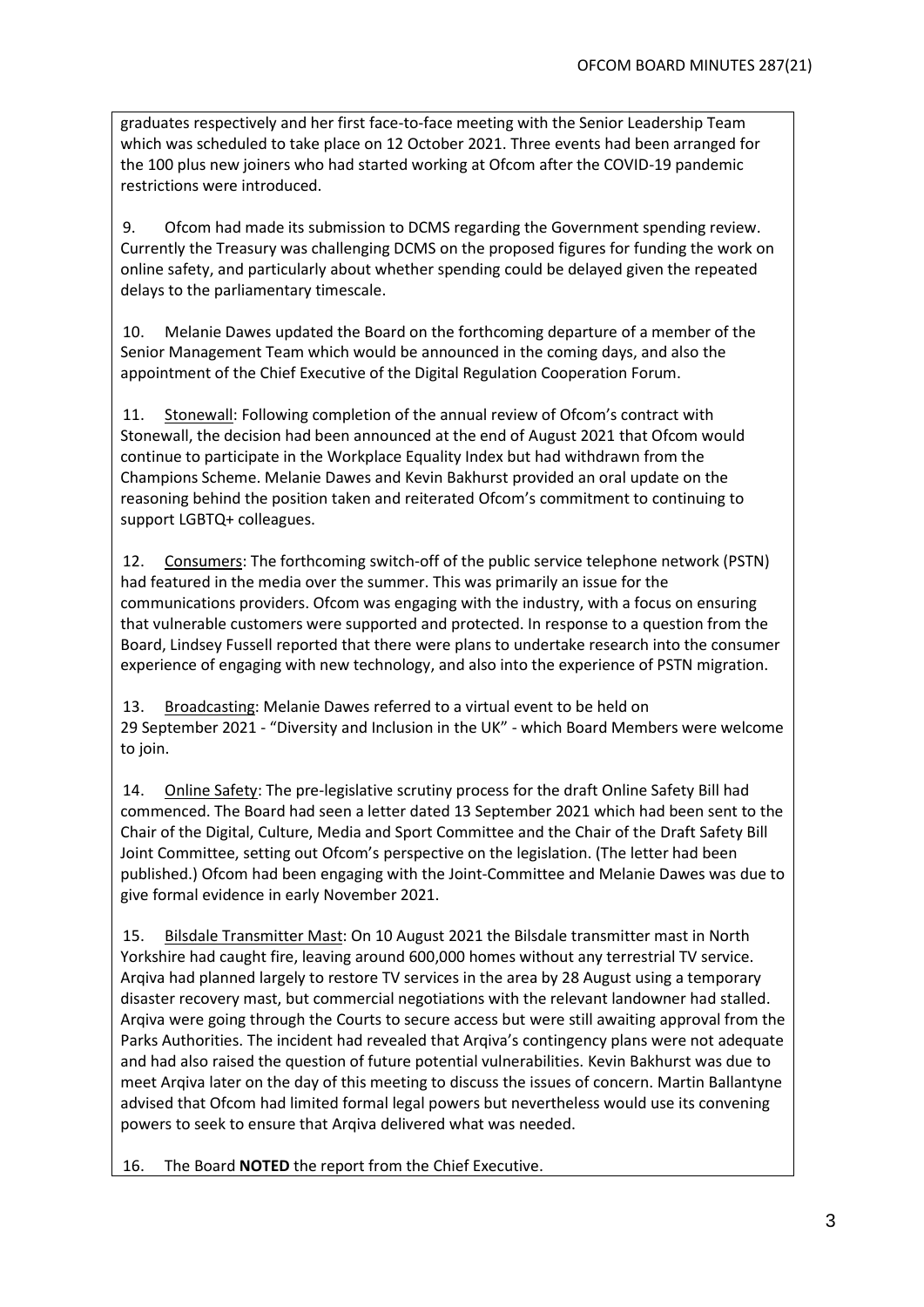## **Item 5: Executive Director Updates - oral**

17. In response to a question from the Board regarding recent price increases for communications services and affordability issues, Lindsey Fussell referred to the annual report "Pricing Trends for Communications Services in the UK" which had been published in July 2021 and the report due to be published in the autumn on "Helping Customers to Get Better Deals". Ofcom had been clear about a willingness to see higher prices to allow for returns on investment in order to improve services, but Ofcom would continue to monitor for excessive pricing. The focus would be on protecting consumers who were vulnerable in some way and those who found it challenging to engage with the market.

18. New switching rules for providers of landline, broadband and mobile services would come into force in April 2023. A consultation had been undertaken on the process that residential landline and broadband customers would use to switch from that date. The final decision which was due to be published shortly would confirm a gaining provider led process.

19. Lindsey Fussell provided an update on the progress of the Telecoms Security Bill through Parliament and the likely timetable for Royal Assent. Ofcom would then have two years before making the first report to the Secretary of State. The proposed regulatory approach would be brought to the Board before the end of 2021.

20. Kevin Bakhurst referred to current areas of work in relation to the BBC including the annual report, the review of the operating licence and the competition assessment of the BBC's proposal to bring back BBC Three as a linear terrestrial television channel in January 2022. Ofcom's decision to approve Channel 5's request for a licence variation in relation to its new provision requirements would be published shortly. Kevin Bakhurst referred to a recent visit to Sky to see a demonstration of the successor to the Sky Q box which was due to be launched on 11 October 2021.

21. Martin Ballantyne provided an update on a forthcoming court case.

22. The Board **NOTED** the updates presented orally at the meeting.

## **Item 6: Reports from Non-Executive Members – oral**

23. [Witheld from published minutes]

24. Bob Downes reported on matters discussed by the Content Board at a short catch up meeting held on 7 September 2021. He asked that in the not too distant future, once the new Manchester office was appropriately staffed, a Content Board meeting should be held there.

25. Bob Downes reported on current issues in Northern Ireland including the Northern Ireland Protocol and the impact particularly on parcel delivery, and in Scotland the concerns about the potential impact of changes to the future ownership of Channel 4.

26. In his update on current issues in Wales, David Jones referred to the Welsh Government having started to focus on the Online Safety Bill and its implications.

27. Angela Dean having been appointed at the 21 July 2021 Board meeting as Board Member for England had met the Chair of the Advisory Committee for England and was due to attend her first meeting of the Committee on 23 September 2021.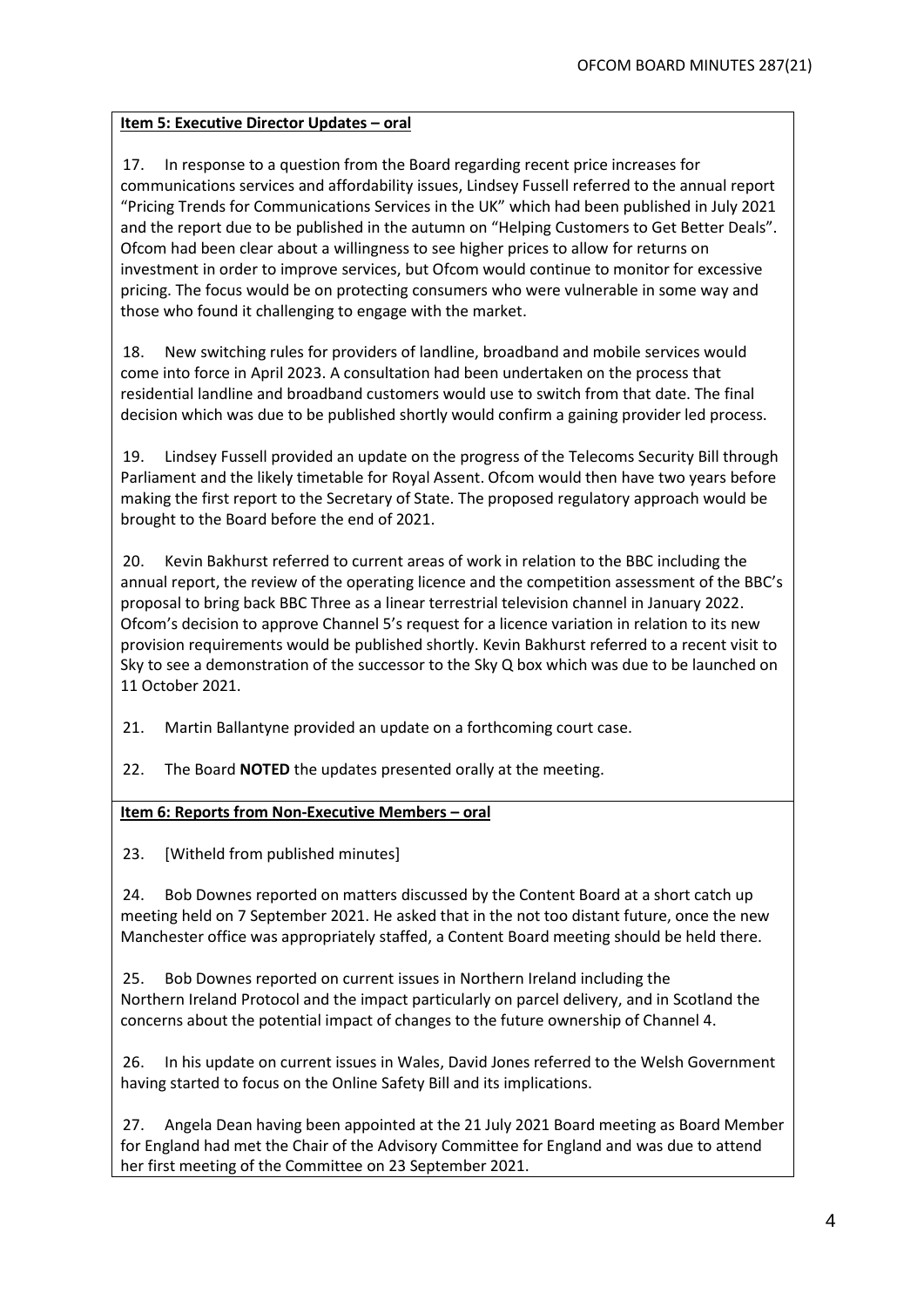28. Graham Mather was due to meet the Chair of the Communications Consumer Panel/ACOD and would update the Board on matters discussed at the next meeting.

29. The Board **NOTED** the oral reports from Non-Executive Members.

#### **Item 7: Video-Sharing Platforms (VSP): Ofcom's Plan and Approach - Board Paper 79(21)**

30. On 6 October 2021 Ofcom would publish a paper (Annex 1 to Board Paper 79(21)), which would set out Ofcom's approach to regulating VSPs and the five priorities for the year ahead. Its audience was intended to be broad, providing an opportunity to land some key messages about Ofcom's VSP/Online Safety approach with media, Parliamentarians and key observers of the debate; while also talking directly to industry to be clear about the regulatory priorities and where services should focus their efforts. Board Paper 79(21) provided an update on consultations and publications issued to date. Since the launch of the online notification portal 18 notifications had been received. Guidance for VSP providers on measures to protect users from harmful content had been published in draft in March 2021 and a final version would be published alongside the statement on Ofcom's Plan and Approach.

31. Comments made during discussion were **NOTED** and included the following:

- The Board asked that consideration be given to the internal and external measures that would be used to assess Ofcom's performance in delivering the five priority areas which had been identified to be addressed in the year ahead. This should set a baseline against which to measure in future. The Board asked to see that framework in due course, noting its potential relevance for measuring the effectiveness of the wider online safety regulation.
- One of the priorities identified for the coming year was "Protections for under-18s: we will work with VSPs popular with children to ensure that they are providing an age-appropriate experience". The Board commented that clarity was needed about what was meant by "material that might impair the physical, mental or moral development of under 18s" in order to be able to measure delivery against that priority. The Board noted the intention to work closely with other regulators to coordinate efforts in this area.
- The Board asked about the new consumer complaints form which was given a soft launch in July 2021. So far, 15 complaints had been received about a variety of services, not all of which were in the scope of the regulation, with a mix of content and process complaints. The aim was to encourage users to complain to the platforms in the first instance, and then to Ofcom if that process failed.
- Ofcom had a good working relationship with the Information Commissioner's Office (ICO), but there was further work to be done to determine precisely where the boundaries lay between Ofcom's and the ICO's respective responsibilities, where they would work together or have different roles.

32. The Board **APPROVED** the VSP Plan and approach document provided in Annex 1 to Board Paper 79(21).

#### **Item 8: Preparing to Regulate Online Safety – Board Paper 80(21)**

33. Board Paper 80(21) provided an update on the work being done to prepare for Ofcom regulating online harms. A number of sessions had been planned with Board Members in order to share a detailed understanding of the legislation itself, the harms Ofcom would be expected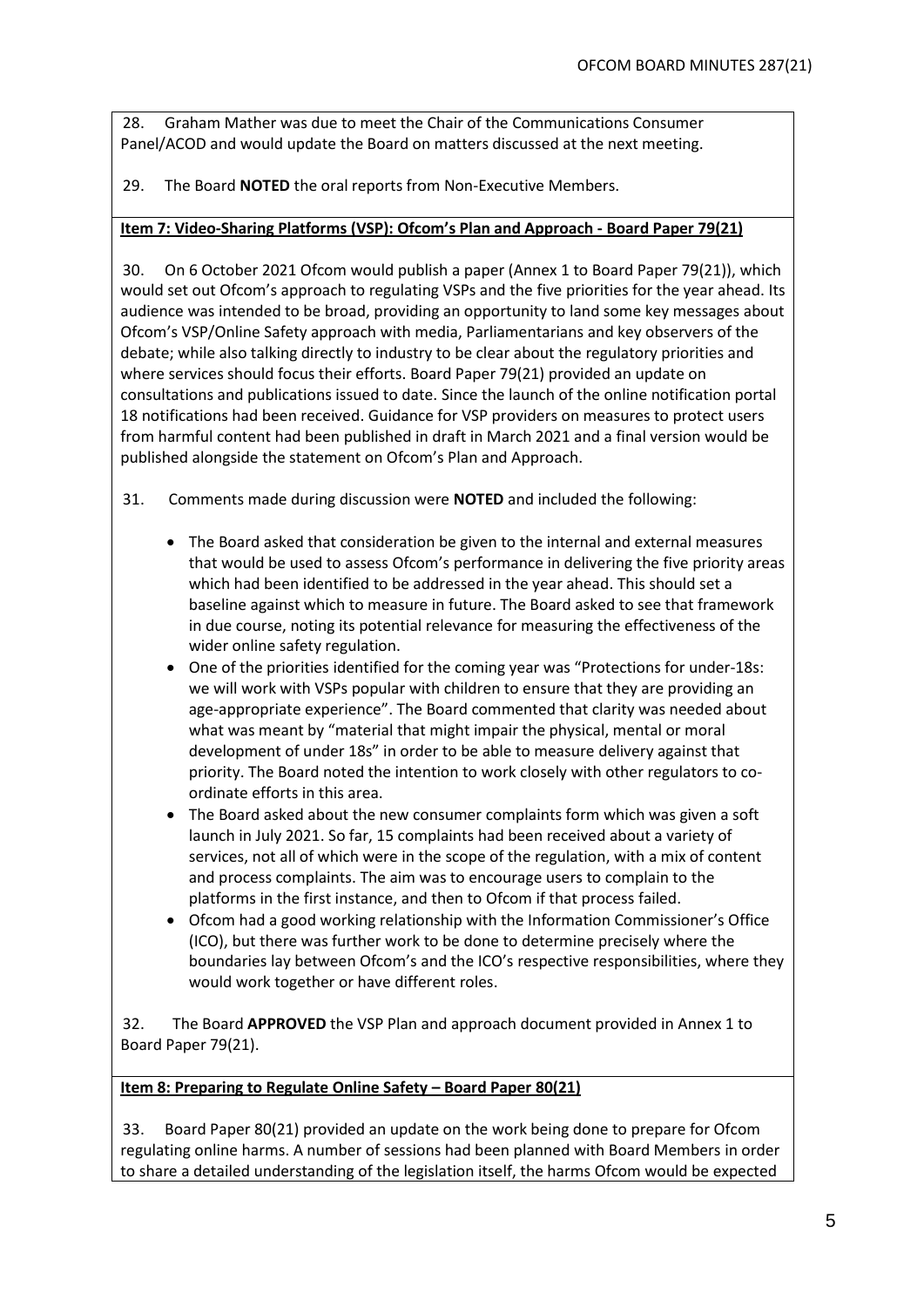to address, and initial views on the approach to be taken to achieving the policy objectives set out by Government. Board Paper 80(21) included an update on the legislative progress of the Online Safety Bill, and an annex which set out Ofcom's Online Safety Communications Strategy.

34. Following a discussion which focussed on the communications strategy, the Board thanked the executive for a comprehensive update and:

- **NOTED** the sequence of discussions with the Board which had been planned in order to involve Members in the process of formulating Ofcom's Online Safety regulatory strategy.
- **NOTED** the legislative progress and process for pre-legislative scrutiny of the Online Safety Bill.
- **NOTED** the process for development of Ofcom's regulatory strategy and sequence in which the Board would be engaged.
- **NOTED** the Online Safety communications strategy as set out in the Annex to Board Paper 80(21).
- **NOTED** the update from the Online Safety Programme Board.

### **Item 9: Ofcom's Broadcasting Strategy – Board Paper 81(21)**

35. The Board was invited to comment on the slides in the annex to Board Paper 81(21), and particularly the final section which discussed how Ofcom's priorities and approach to broadcasting strategy might need to change over the next 10 years through an exploration of likely industry developments, new methods of regulation and some upcoming priorities.

36. Comments made during discussion were **NOTED** and included the following:

- On slide 10, the content creators identified should include STV.
- A request was made for the next iteration to include some numbers to support the assumptions and a timescale for the likely pace of change.
- It would be helpful to do some scenario planning looking across the next 10 years and having regard to potential market developments. This might involve using external resource. It was suggested that consideration should be given to what Ofcom might do differently depending on the scenario, and what the thresholds and triggers might be. Consideration of the scenarios would involve having regard to risk appetite.
- It would be helpful to have a timeline for when issues might be addressed, either because they were priority issues or the most easily achieved. Also, to indicate where Ofcom could address issues independently and where action was needed by others, for example, options for helping to protect the UK's creative economy.
- It was suggested that one issue it might be beneficial to pursue as a near term priority was exploring the potential to extend the 'broadcaster first' complaints model beyond the BBC.
- An issue for further reflection as part of the Strategy Day was how far to move down the track of setting priorities across the sectors Ofcom regulates, given that currently the sector strategies were at different stages of development and that decisions taken would have resource consequences.

37. The Board **NOTED** the Broadcasting Strategy, which formed part of the new Corporate Strategy cycle that included Cross Ofcom Strategy, sector strategies, three-year business plan and yearly plan of work.